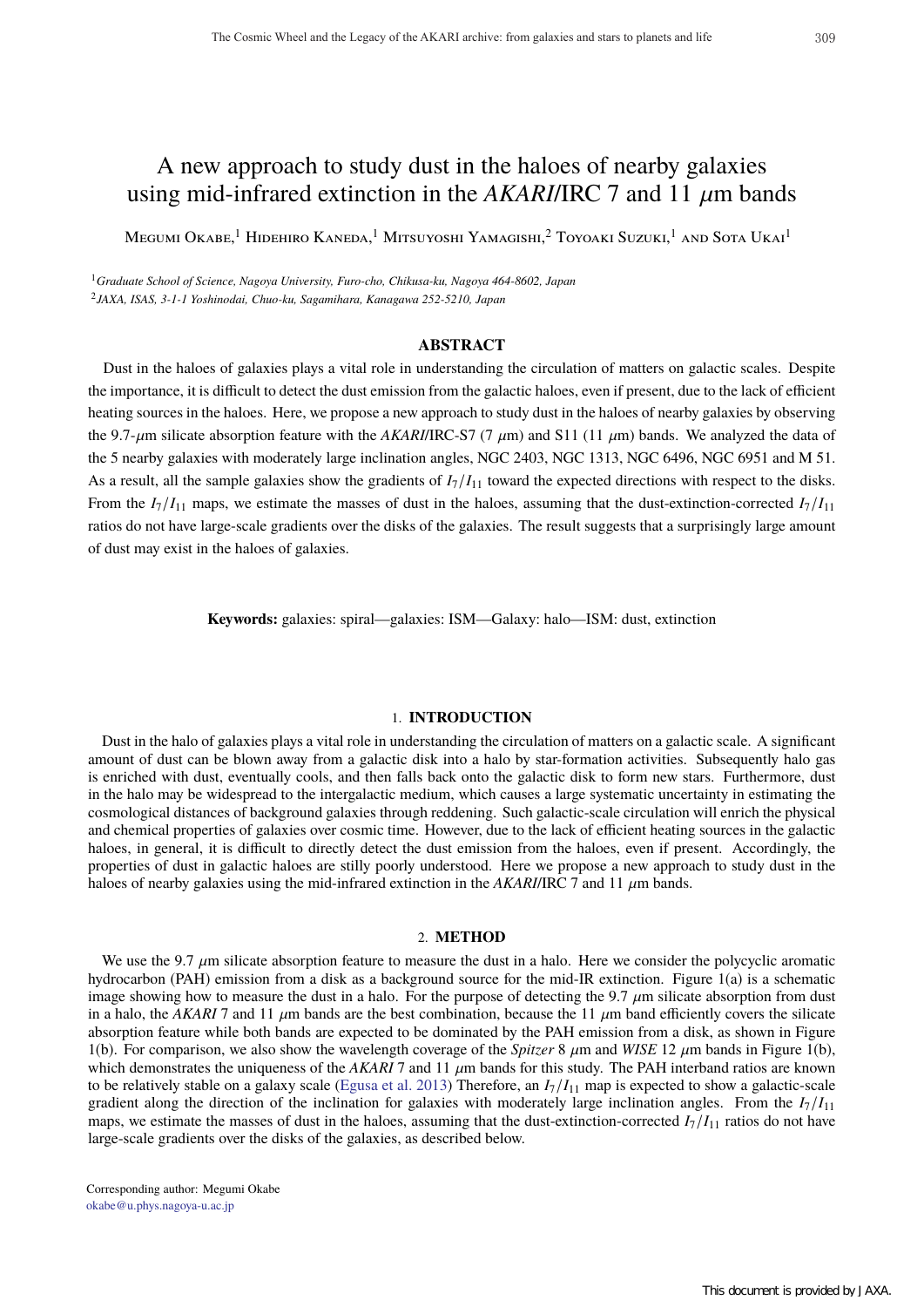P22 - 2 M. OKABE ET AL.



**Figure 1.** (a) Schematic image showing that the PAH emission from a disk is partly absorbed by the halo dust through the silicate feature. The degree of the absorption changes with the inclination angle and the distance from the rotation axis. (b) Dust mass absorption coefficient as a function of wavelength (Weingartner et al. 2001), where the ranges of the *AKARI*/IRC-S7, S11, *Spitzer*-8 µm and  $WISE-12 \mu m$  bands are overplotted.

#### 3. **DATA ANALYSIS**

We verify the above method for the 5 nearby spiral galaxies NGC 2403, NGC 1313, NGC 6946, NGC 6951 and M 51 which have moderate star-formation rates (∼1 *M*<sub>⊙</sub>/yr), sufficiently large sizes for discussing galactic spatial structures (≥1 arcmin) and moderately large inclinations (20 ∼ 60 deg.). The *AKARI* data were taken in the ISMGN mission program (Kaneda et al. 2009). In this paper, we take NGC 2403 as an example (Table 1). Figure 2 shows the *AKARI*  $7 \mu$ m and 11  $\mu$ m band images of NGC 2403, where the image sizes are 10'  $\times$  10'. We smoothed the images with different Gaussian kernels so that the sizes of their PSFs may become the same. Then we divided the 7  $\mu$ m image by the 11  $\mu$ m image to obtain the  $I_7/I_{11}$  map in Figure 3. Here, we masked the region with  $S/N < 5$  or with brightness greater than or equal to 16 MJy/sr in the *AKARI* 24  $\mu$ m band image. We referred to the 24  $\mu$ m image to remove star-forming regions, where the PAH interband ratios may be significantly different from typical ones.



**Figure 2.** *AKARI*/IRC-S7(a) and S11(b) images of NGC 2403, one of our sample galaxies.

| <b>Table 1. Parameters of NGC2403</b> |                                                     |
|---------------------------------------|-----------------------------------------------------|
| Distance $(D)$                        | $3.13 \pm 0.14$ Mpc (Freedman et al. 2001)          |
| Position angle (P.A.)                 | 62.9 deg (de Blok et al. 2008)                      |
| Inclination angle                     | 127 deg (Bendo et al. 2010)                         |
| Star formation rate                   | $0.77 M_{\odot} \text{ yr}^{-1}$ (Bell et al. 2003) |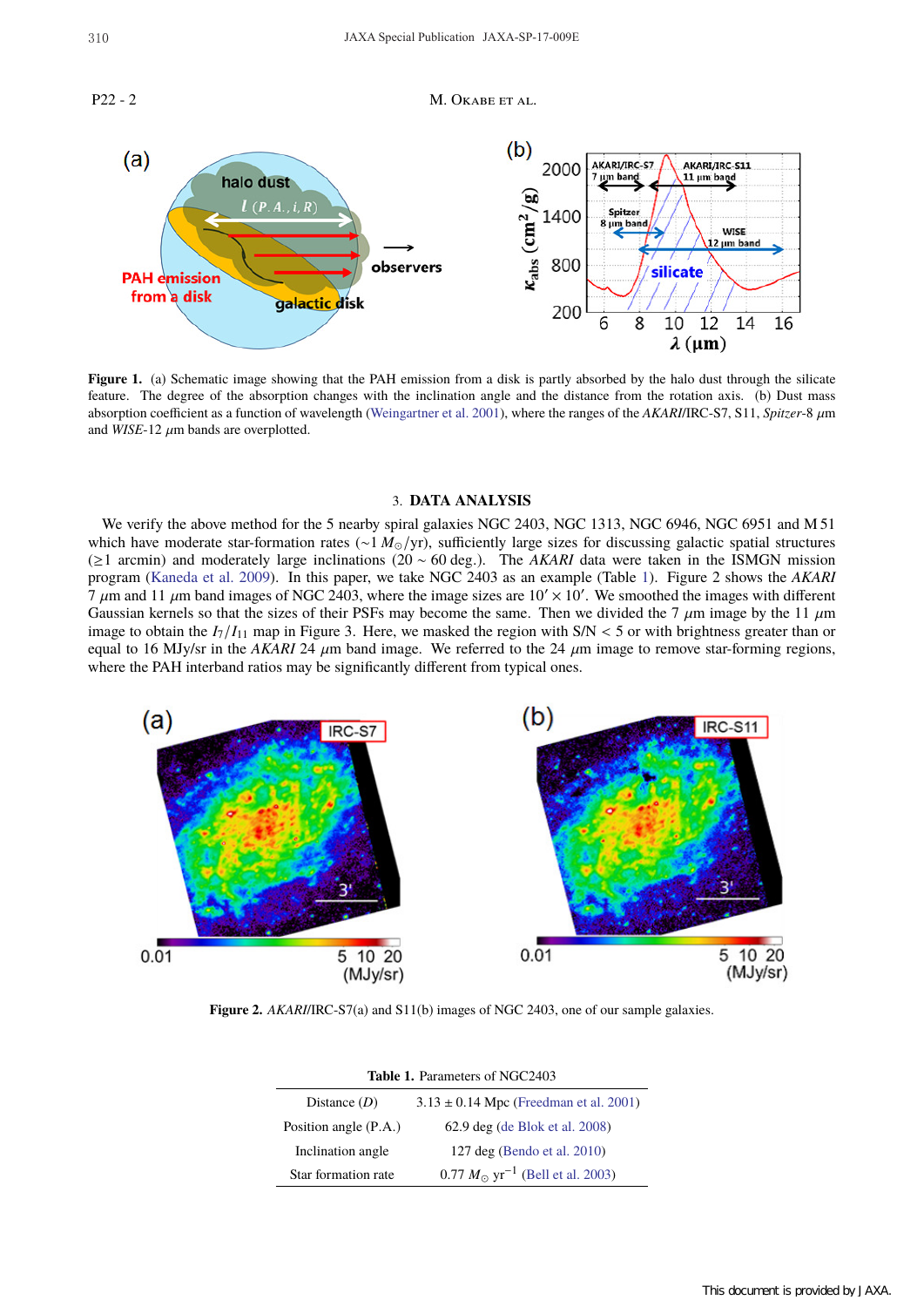Dust in the haloes of nearby galaxies P22 - 3

#### 4. **RESULT**

Figure 3 reveals the gradient of  $I_7/I_{11}$  toward the expected directions with respect to the disks (i.e., perpendicular to the P.A.). Based on the picture in Figure  $1(a)$ , we estimate the total mass of dust in the halo, using the following equations:

$$
\left(\frac{I_7}{I_{11}}\right)_{\text{obs}} = \left(\frac{I_7}{I_{11}}\right)_{\text{corr}} \exp\left(-\left(\tau_7 - \tau_{11}\right)\right),\tag{1}
$$

$$
\tau_{7 \text{ or } 11} = \rho_{\text{dust}} \, \kappa_{\text{abs}, \, 7 \text{ or } 11} \, l,\tag{2}
$$

$$
M_{\text{dust}} = \frac{4}{3}\pi R^3 \rho_{\text{dust}},\tag{3}
$$

where  $\rho_{\text{dust}}$  is the dust mass per volume in a halo, *l* is the line-of-sight length from the disk to the edge of the halo (see Figure 1 (a)), *R* is the halo radius ( $D \times \theta$ ) where *D* is the distance to the galaxy and  $\theta$  is the angular radius of the galactic disk along the P.A. direction. We adopted  $\theta = 9.5'$  which is the major axis radius in the visible light, and assumed a spherical shape. κabs, 7 or 11 is the dust mass absorption coefficient (Draine 2003) averaged over the wavelength range of the 7  $\mu$ m or 11  $\mu$ m band, where we assume that the spectrum of the background source is either Galactic-diffuse-like or flat.  $\rho_{\text{dust}}$  is a free parameter, and we determine  $\rho_{\text{dust}}$ , minimizing the  $I_7/I_{11}$  gradient along the direction vertical to P.A. As a result, we obtain  $\rho_{\text{dust}} = (7 \pm 1) \times 10^{-27}$  [g cm<sup>-3</sup>] and  $M_{\text{abs}} = (9 \pm 1) \times 10^7 \left(\frac{R}{5 \text{ kpc}}\right)^3$  [ $M_{\odot}$ ] for the Galactic-diffuselike background spectrum, while  $\rho_{\text{dust}} = (5 \pm 1) \times 10^{-27}$  [g cm<sup>-3</sup>] and  $M_{\text{abs}} = (7 \pm 1) \times 10^7 \left(\frac{R}{5 \text{ kpc}}\right)^3$  [ $M_{\odot}$ ] for the flat spectrum. Figure 4 shows the extinction-corrected  $I_7/I_{11}$  map with  $\rho_{\text{dust}} = (7 \pm 1) \times 10^{-27}$  [g cm<sup>-3</sup>]. The resultant  $I_7/I_{11}$ ratios of 0.9–1.1 are consistent with the input Galactic-diffuse-like background spectrum.



**Figure 3.**  $I_7/I_{11}$  map of NGC 2403. Regions with  $S/N < 5$  are masked. The map shows a galactic-scale gradient along the inclination. The black dashed line corresponds to the major axis of the galaxy (i.e., P.A. direction).



**Figure 4.** Same as Figure 3, but dust-extinction corrected.

# 5. **DISCUSSION & FUTURE STUDY**

We estimate the total (i.e., disk plus halo) dust mass in NGC 2403 from the far-IR and sub-millimeter emission. Using the *Herschel* PACS and SPIRE data as well as the *AKARI* FIS and IRC data, we created the spectral energy distribution (SED) of the galaxy. We fitted the SED with a two-temperature dust model, where we adopted the same  $\kappa_{\text{abs}}$  as in (Draine 2003) and used in the above. As a result, we obtain the total dust mass of  $M_{\text{em (total)}} = (7 \pm 3) \times 10^6$   $M_{\odot}$  estimated from the emission, which is one order of magnitude lower than  $M_{\text{abs}} = (9 \pm 1) \times 10^7 \left(\frac{R}{5 \text{ kpc}}\right)^3 \left[M_{\odot}\right]$  estimated from the absorption. One possibility is the presence of very cold dust in the halo which is missed in the SED fitting. Another possibility is that the dust in the halo has the properties much different from dust in galactic disks. In a separate paper, we will make detailed discussions and also report the results of the other galaxies.